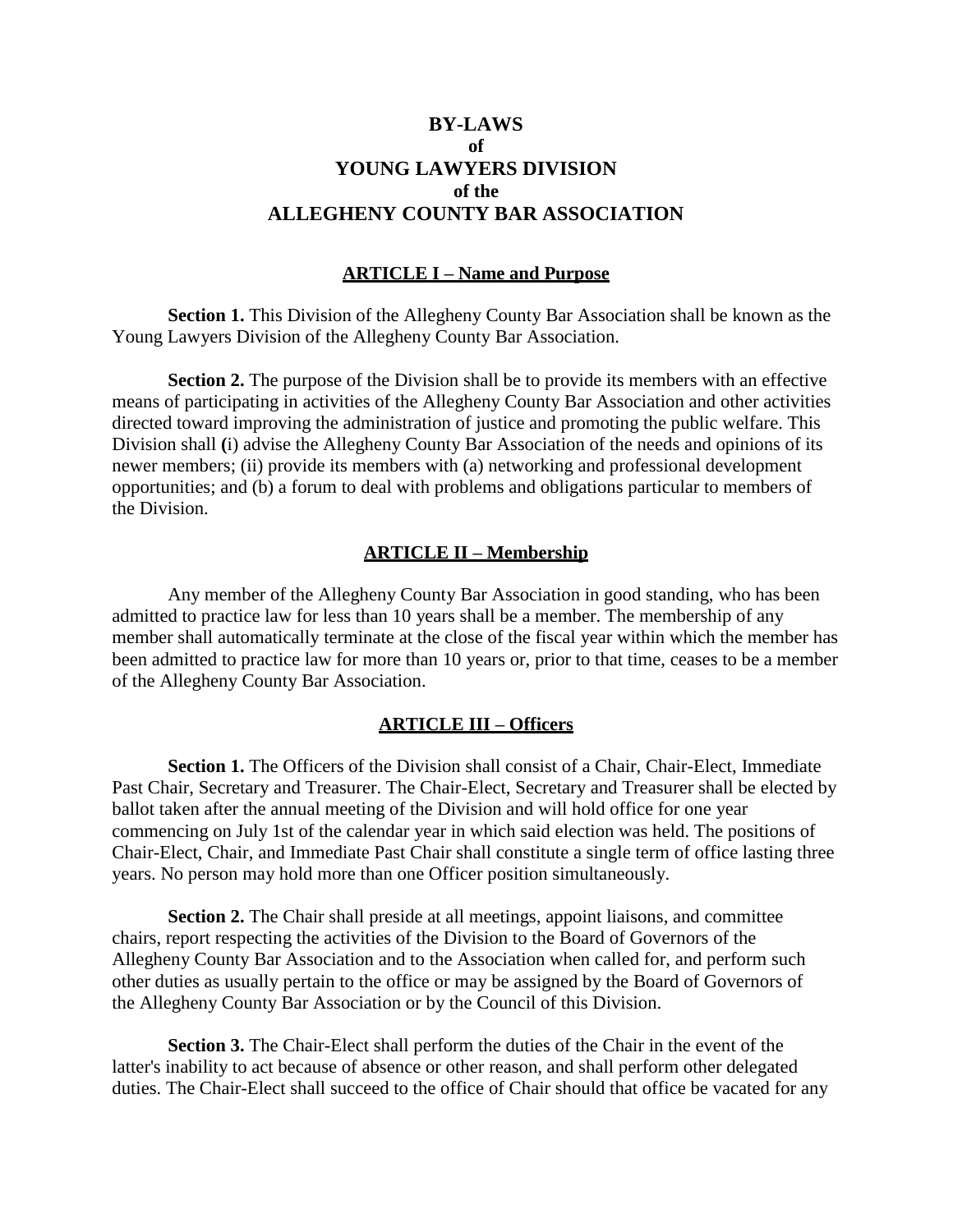reason and shall automatically succeed to the office of the Chair on July 1st following the next succeeding election. The Chair-Elect shall also oversee the Bar Leadership Initiative program.

**Section 4.** The Secretary or designee shall keep minutes of all meetings of the Division and of all meetings of the Council of the Division. The Secretary or designee shall keep track of attendance at all committee meetings and report that information to the Chair at each monthly meeting.

**Section 5.** The Treasurer or designee shall maintain a record of all funds, accounting, and budgeting related to the Division. The Treasurer shall serve as the Division liaison to the ACBA Accounting Department. The Treasurer shall report to the Council on the recent activity related to the budget.

**Section 6.** The Immediate Past Chair shall oversee the Bar Leadership Initiative program if the Chair-Elect is unable to due to absence or other reasons. The Immediate Past Chair shall assist and advise the Chair and Chair-Elect in the performance of their duties.

#### **ARTICLE IV – Council**

**Section 1.** Except as provided in Article VI, Section**s** 5 and 8, there shall be a Council composed of a Chair, a Chair-Elect, a Secretary, a Treasurer, an Immediate Past Chair and fourteen (14) members elected for a two-year term, and up to three (3) members to hold a oneyear term pursuant to Article VI, Section 5. In the event the Chair-Elect, Secretary, and/or Treasurer positions are uncontested in an election, the one-year term seats on Council shall be filled with the next highest vote-earners in that year's election (the  $8<sup>th</sup>$ ,  $9<sup>th</sup>$ , and/  $10<sup>th</sup>$  highest vote-earners, as applicable and in order). There shall be seven (7) two-year terms available for election each year.

**Section 2.** The Council shall have full power and authority in the interval between meetings of the Division to do all acts and perform all functions which the Division itself might perform, except that it shall have no power to amend these rules. The Council, during the interim between annual meetings of the Division, shall have discretion on whether to fill vacancies in its own membership or in any of the offices, except as provided in Article III, Section 3 regarding the Chair position, which vacancy would be filled by the Chair-Elect. If the Council decides to fill a vacancy, the candidate receiving the next highest number of votes in the most recent election for the position to be filled shall fill the vacancy, except that, if there were no other candidates for the position to be filled, the Council shall have the discretion to fill the vacancy with a candidate of its choosing.

**Section 3.** The Council shall meet at least once a month, and special meetings may be called by the Chair or any three members of the Council at any time. The Chair shall notify the members of the said meeting in such manner as the Chair deems appropriate. The Council may vote by a simple majority to cancel a meeting in any given month.

**Section 4.** Voting**.** A majority of the eligible voting members of the Council under Article IV, Section 1 shall constitute a quorum and a majority vote of the quorum is required to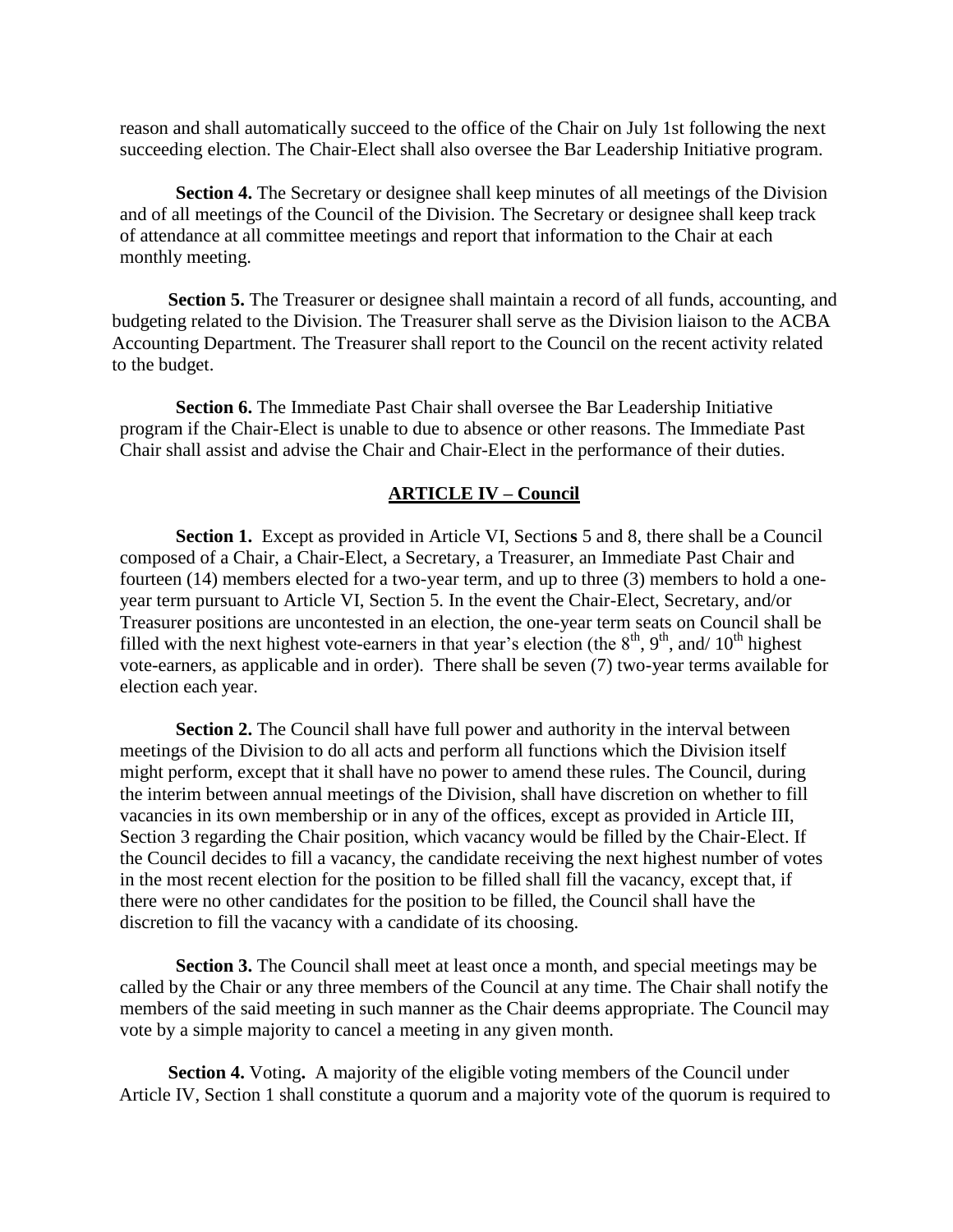pass a motion.

**Section 5.** Any act or recommendation of the Council may be subject to review at any regular or special meeting of the Division at which a quorum is present.

**Section 6.** Each member of Council shall be required to serve as a member of a Young Lawyers Division Committee as defined in Article VII.

**Section 7.** If absent from two (2) consecutive monthly Council meetings or three (3) consecutive monthly Committee meetings, absent notice to the Chair and absent good cause, which will be determined by the Chair, a council member shall forfeit their position on Council providing, however, that such Council member may have their position reinstated on approval by majority vote of the remaining Council members on application to the Chair prior to forfeiture. The Chair or their designee may provide a written reminder of this Section to Council members who, without good cause as determined above, have missed one (1) Council meeting or two (2) consecutive monthly Committee meetings.

**Section 8.** E-mail voting.

- A. If an issue requires the Council's action before the next regularly-scheduled Council meeting and is not of such substantial importance so as to require a special meeting under Article IV, Section 3, the Chair may call for a vote of the Council via e-mail.
- B. In presenting the issue for a vote, the Chair shall set a fixed deadline within which votes may be cast by all Council members with voting privileges, no shorter than a 24-hour period elapsed during the business week.
- C. For any such action to pass, a majority of those eligible to vote under Article IV, Section 1, must cast votes, and a majority of votes cast must be in favor of the proposed action for the action to pass.
- D. Once all votes have been received, the Chair shall immediately notify the Council of whether the proposed action has passed or failed. The Chair shall also report on the vote in the next regularly-scheduled meeting of the Council, so that it is properly recorded in the minutes.

**Section 9.** The authority to interpret and construe these By-Laws shall be vested in the Council, or other body, duly authorized by the Chair, so long as the interpretation does not run contrary to the By-Laws of the Allegheny County Bar Association.

## **ARTICLE V – Meetings**

**Section 1.** The annual meeting of the Division shall be held on a date at a place set by the Chair with the input of Council with such program and order of business as may be arranged by the Council.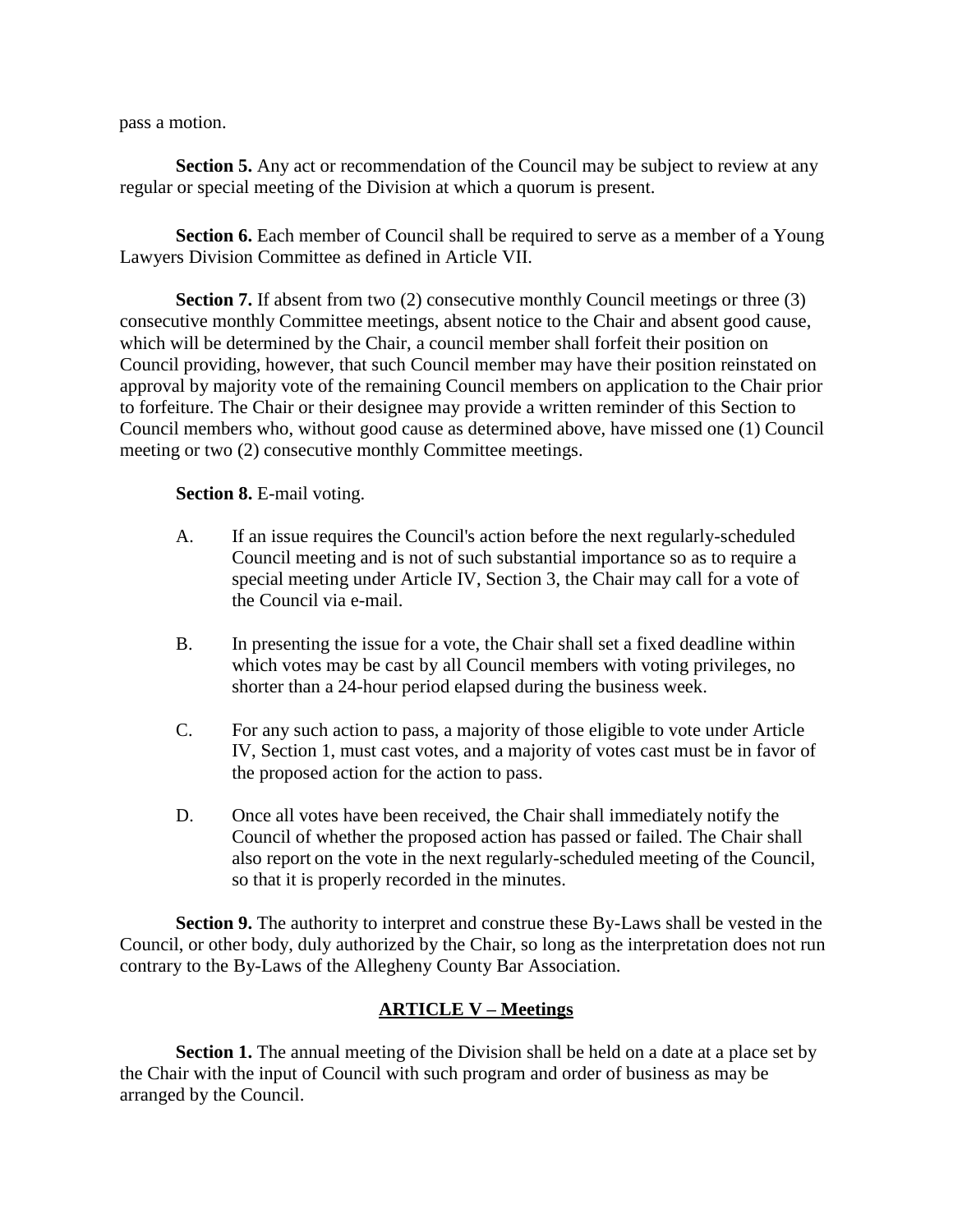**Section 2.** Special meetings of the Division may be called by the Council or Chair at such time and place as may be determined.

**Section 3.** Notice of date, time, place and purpose of any meeting of the Division shall be mailed and/or electronically delivered to each member at least five days before the date of the meeting.

**Section 4.** Twenty-five members of the Division shall constitute a quorum at any annual or special meeting of the Division.

**Section 5.** At all meetings of the Division**,** the order of business shall be determined by the Chair. Robert's Rules of Order, as updated from time to time, shall govern the conduct of business at the annual or special meeting.

## **ARTICLE VI – Elections**

**Section 1.** The Chair shall appoint a Nominating Committee which shall nominate candidates and shall use all reasonable efforts to nominate at least two (2) candidates who are members of a racial minority (as that term is defined in Section 8) for each election.

Nominations may be made from the floor at the annual meeting of the Division. No candidate may nominate himself or herself nor second his or her nomination. No member of the nominating committee may nominate a candidate from the floor. In order to qualify, all candidates for nominations from the floor must either be present or provide written confirmation of their desire to seek office and authorization to be nominated.

**Section 2.** No person shall be nominated who is unable to complete his/her term of office while still a member of the Division as defined in Article II.

**Section 3.** The report of the Nominating Committee shall be included in the notice of the annual meeting of the Division.

**Section 4.** All elections shall be made by ballot taken after the annual meeting of the Division.

**Section 5.** Those candidates for Chair-Elect, Secretary and Treasurer who receive the second-highest number of votes cast for the respective office shall automatically become members of the Council for a one-year term. All other voting positions on the Council shall be voted upon simultaneously. No member shall be permitted to cast more than one (1) vote for a single candidate.

**Section 6.** Election to all positions shall be by plurality vote of the Division. Tie votes shall be decided by a plurality vote of the Council.

**Section 7.** Each candidate for Chair-Elect must have been a member or Officer of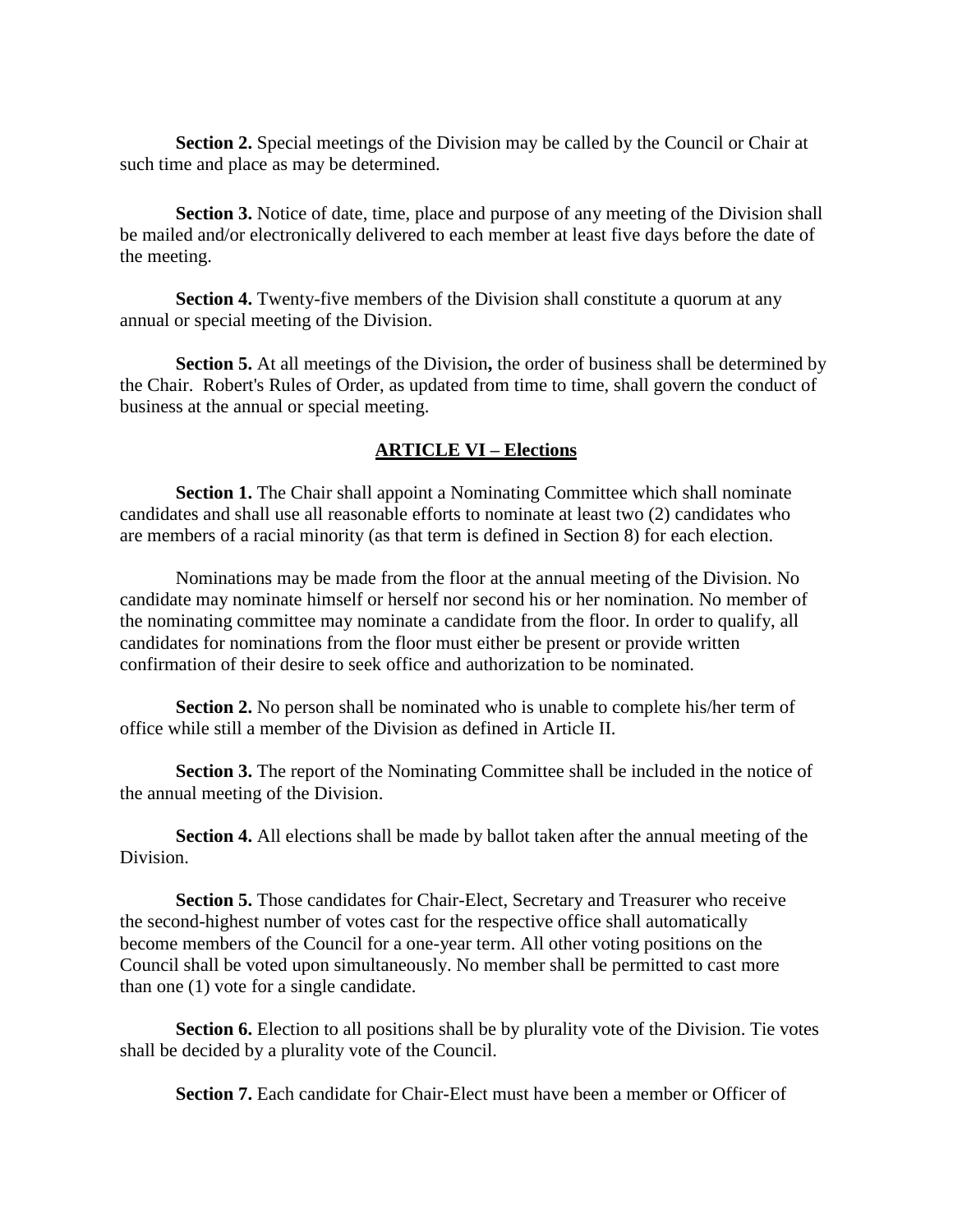having completed one (1) year on Council prior to election. Each candidate for Chair-Elect must have completed at least one (1) year on Council within the prior three (3) years to the election and shall not have been elected Chair prior to becoming a candidate.

## **Section 8.** Racial Minority Representation

- A. If during any calendar year, fewer than two minorities are Council members having been duly elected, Council shall, pursuant to the provisions of this Section, appoint a minority member or as many minority members as may be required to ensure that there are a minimum of two (2) minority members sitting on Council in any given year, the appointee(s) to be added to the usual number of Council members set forth in Article IV of these By-Laws. Such appointee(s) shall be appointed for a one-year term and shall have all the rights, powers and privileges of other Council members. Such appointee(s) shall be the unsuccessful minority candidates for Council in the immediately preceding annual election in descending order of the number of votes cast for such minority candidates in that election.
- B. If, after an election, Council has no minority members and none of the candidates were minority members, then Council shall have attained minority representation for that year, and neither the Chair nor Council may make additional appointments.
- C. The Young Lawyers Division hereby adopts and incorporates the Allegheny County Bar Association's definition of "minority."

**Section 9.** Only the officers and members of Council who have attended at least fifty per cent (50%) of the Council meetings during the year are eligible to run for re-election. Officers or council members who fail to meet the fifty per cent (50%) attendance requirement after being re- elected shall relinquish their office or Council seat for the following year. The resulting vacancy may be filled pursuant to Article IV, Section 2.

The officer or council member who must relinquish his or her position under the above paragraph may make application to the Chair for reinstatement. Council may, for good cause shown and by majority vote, reinstate the officer or council member. Upon review of such application for reinstatement, Council should consider the applicant's service to an YLD Committee as mandated in Article IV, Section 6.

# **ARTICLE VII – Committees**

**Section 1.** The Committees of the Young Lawyers Division include Communications, Diversity, Education, Member Services, Membership Outreach, Nominating, and Public Service. The Chair or Council shall have the power to create such additional committees as may be required.